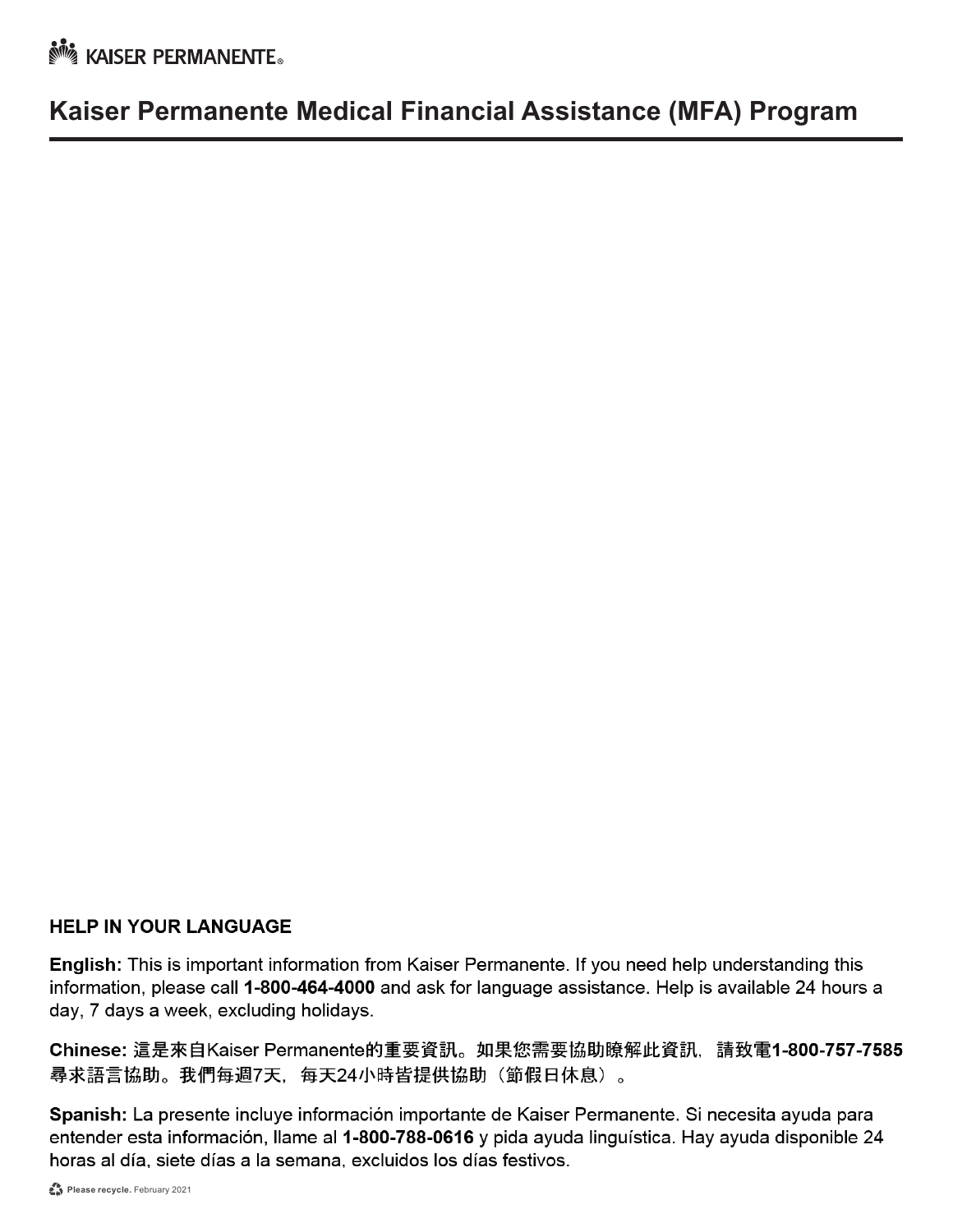# **Kaiser Permanente Medical Financial Assistance (MFA) Program**

If you need help paying for health care services or prescriptions you've gotten, or are scheduled to get, from Kaiser Permanente, our MFA program may be able to help you.

#### **How the program works**

- The program offers temporary "awards" to help qualified applicants pay for care based on their financial needs.
- It's available to all Kaiser Permanente patients, whether you're a member or not.
- If awarded, the program will cover emergency or medically necessary care from Kaiser Permanente providers or at Kaiser Permanente facilities for a specified time period.

## **How to qualify**

#### **You must meet one of the following eligibility requirements:\***

**1.** Your gross household income is no more than 350% of the federal poverty level.

\***Note:** If your gross household income is more than 350% of the federal poverty level and/or you're a Kaiser Permanente member with a deductible plan in California, you must meet the criterion below.

- **2.** Your out-of-pocket health care costs for emergency or medically necessary care, dental care, and medication over a 12-month period are equal to or more than 10% of your gross household income.
	- Out-of-pocket costs include copays, coinsurance, and deductible payments.
	- Out-of-pocket costs do not include any payments for your health plan itself, like your monthly premium.

| 350% of 2021 Federal<br><b>Poverty Guidelines (FPG)</b> |                                                |                 |  |  |  |  |
|---------------------------------------------------------|------------------------------------------------|-----------------|--|--|--|--|
| If your<br>household                                    | Your household income<br>must be no more than: |                 |  |  |  |  |
| size is:                                                | <b>Monthly</b>                                 | <b>Annually</b> |  |  |  |  |
| 1                                                       | \$3,757                                        | \$45,080        |  |  |  |  |
| 2                                                       | \$5,081                                        | \$60,970        |  |  |  |  |
| 3                                                       | \$6,405                                        | \$76,860        |  |  |  |  |
| 4                                                       | \$7,729                                        | \$92,750        |  |  |  |  |
| 5                                                       | \$9,053                                        | \$108,640       |  |  |  |  |
| 6                                                       | \$10,378                                       | \$124,530       |  |  |  |  |

Visit **[aspe.hhs.gov/poverty](http://aspe.hhs.gov/poverty)** to find the guidelines for larger households.

#### **Have questions?**

For more information about qualifying for the MFA program, or to see which health care services it pays for, visit **[www.kp.org/mfa/scal](http://www.kp.org/mfa/scal)**.

#### **If you don't have health insurance, you may be required to apply for it.**

- Because the MFA program only provides temporary financial awards, we may require you to apply for coverage that will cover you in the long term. This could include any other public or private health programs you're eligible for — like Medi-Cal or subsidized plans available on the health insurance marketplaces.
- We may ask you to show proof that you've applied to these programs, or that you've been approved or denied by them. But you may still be able to get financial help from the MFA program while waiting for a decision from these other programs.
- If you don't have health care coverage and would like more information, call us [at 800-479-5764](http://healthcare.gov) (for TTY, call 711) to learn more about your coverage options.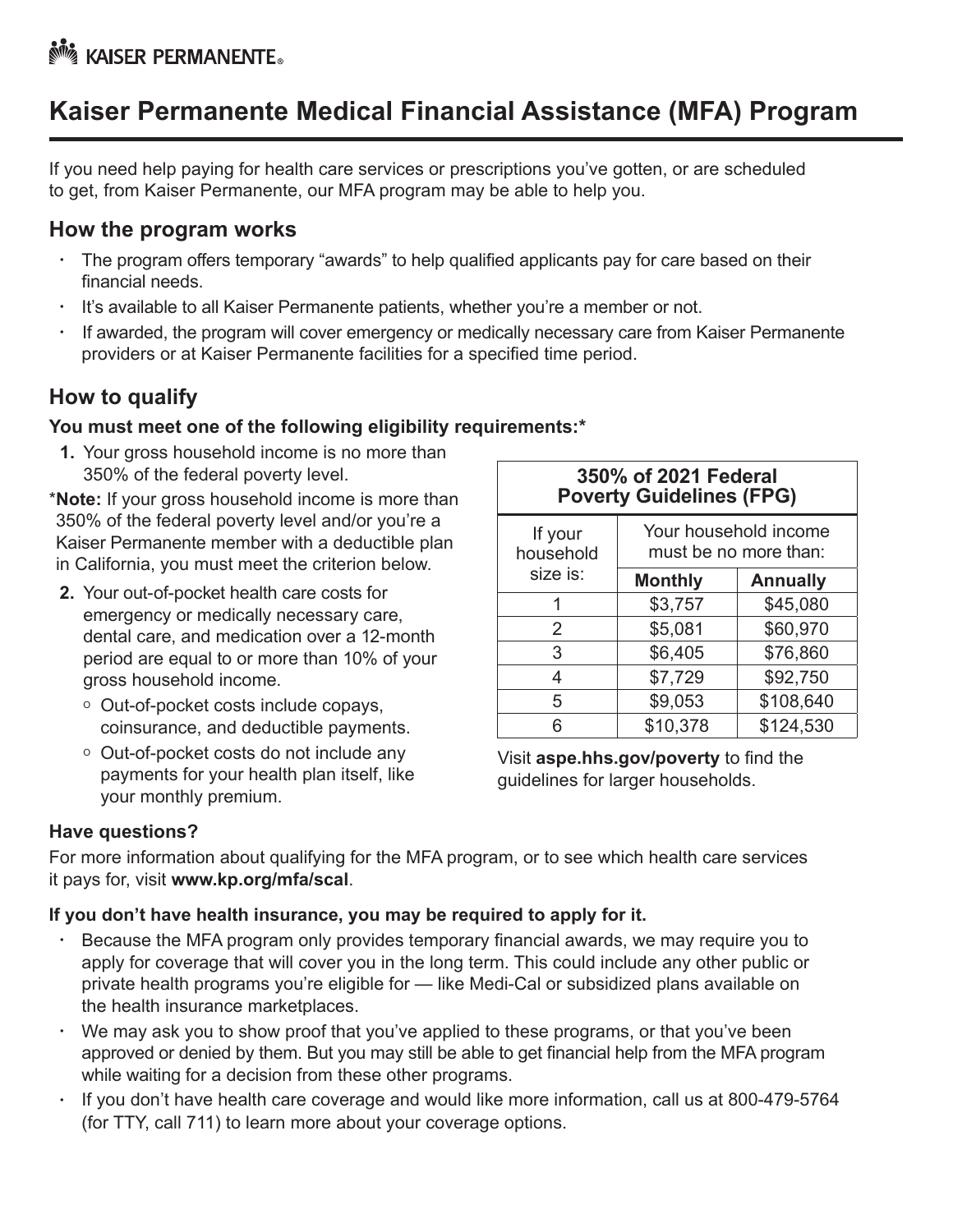## **How to apply**

If you meet the eligibility requirements, you can apply in any of these ways.

| Online                                       | Complete the MFA application online www.kp.org/mfa/scal<br>Be prepared to provide all the information listed on the MFA<br>application on the next page.                                                                    |
|----------------------------------------------|-----------------------------------------------------------------------------------------------------------------------------------------------------------------------------------------------------------------------------|
| <b>Call us</b>                               | Call us at 1-800-390-3507 (TTY 711), Monday through Friday,<br>8:00 a.m. to 5:00 p.m. PST.<br>Be prepared to provide the information listed on the MFA<br>application on the next page.                                     |
| Fax it                                       | Complete the MFA application on the following page.<br>Fax your completed application to 1-866-497-0005.                                                                                                                    |
| <b>Mail it</b>                               | Complete the MFA application on the following page.<br>Mail your completed application to:<br>Kaiser Permanente MFA Program<br><b>PO Box 7086</b><br>Pasadena, CA 91109-7086                                                |
| Drop it off                                  | Complete the MFA application on the following page.<br>Drop off your completed application at your local Kaiser<br>Permanente Hospital Admitting Department.                                                                |
| <b>Meet with</b><br>a financial<br>counselor | Meet with a financial counselor at one of our designated facilities,<br>Monday through Friday, 8:00 a.m. to 5:00 p.m. PST.<br>Be prepared to provide all the information listed on the MFA<br>application on the next page. |

**Important:** When applying by mail or fax, or dropping off your application in person, please be sure to fill out the application as much as you can. Any missing information may delay the application process.

#### **What to expect after you apply**

After we review your completed application, we'll let you know one of the following outcomes:

- Your application was approved and you'll get a financial award.
- To complete your application, we need additional information or paperwork, which you can send us in the mail or drop off in person; this could include proof of income or copies of your out-of-pocket expenses.
- Your application was denied and why it was denied, in which case you can appeal our decision.

#### **Need help?**

If you have any questions or need help with your application, please call **1-800-390-3507** (TTY **711**), Monday through Friday, 8:00 a.m. to 5:00 p.m. PST. You can also talk to a financial counselor at any Kaiser Permanente location.